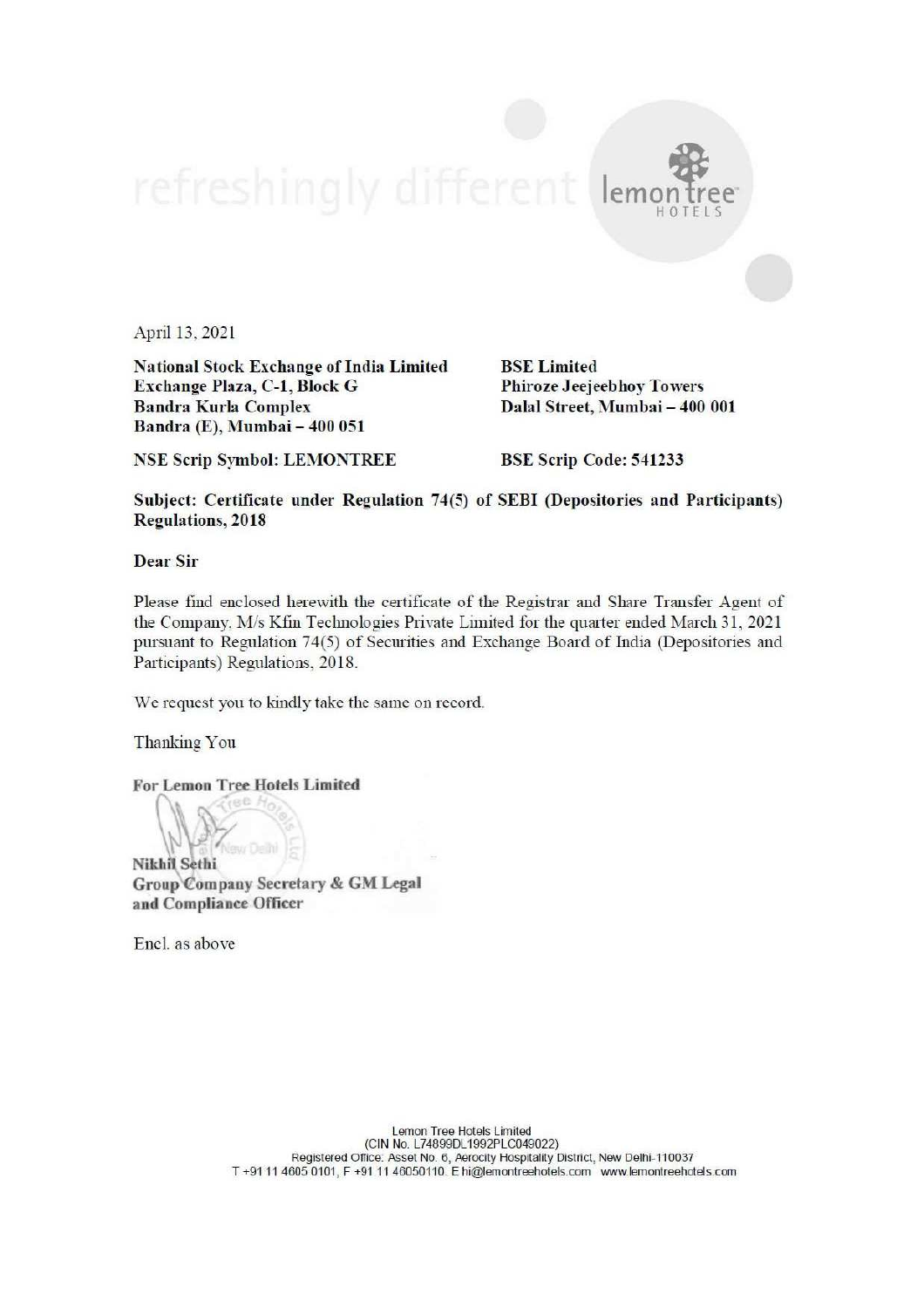

KFIN/MRVS/NSDL/74(5) E/3 Date: 08/04/2021

NATIONAL SECURITIES DEPOSITORY LIMITED TRADE WORLD 4TH FLOOR KAMALA MILLS COMPOUND SENAPATI BAPAT MARG LOWER PAREL MUMBAI - 400 013

Dear Sir(s),

Sub: Certificate under Regulation 74(5) for the quarter ended March 31, 2021

We as Registrars, Share Transfer and Depository Services agents of the LEMON TREE HOTELS LIMITED, certify that the details of securities dematerialized/rematerialized during the aforesaid period, as required under Regulation 74(5) of SEBI (Depositories and participants) Regulations 2018 have been furnished to all the Stock Exchanges where the shares of the company are listed.

Thanking you,

Yours faithfully, For KFIN TECHNOLOGIES PRIVATE LIMITED

i  $204$ 

MR V Subrahmanyam General Manager

CC TO:

THE COMPANY SECRETARY LEMON TREE HOTELS LIMITED REGD. OFF: ASSET NO.6, AEROCITY HOSPITALITY DISTRICT, IGI AIRPORT, NEW DELHI 110037

> KFin Technologies Private Limited (Formerly known as "Karvy Fintech Private Limited")

> > Registered & Corporate Office

Selenium Building, Tower-B, Plot No- 31 & 32, Financial District, Nanakramguda, Serilingampally, Hyderabad, Rangareddi, Telangana, India, 500032. Ph : +91 40 6716 2222, 3321 1000 | https://www.kfintech.com | CIN : U72400TG2017PTC117649  $\overline{\mathcal{O}}$